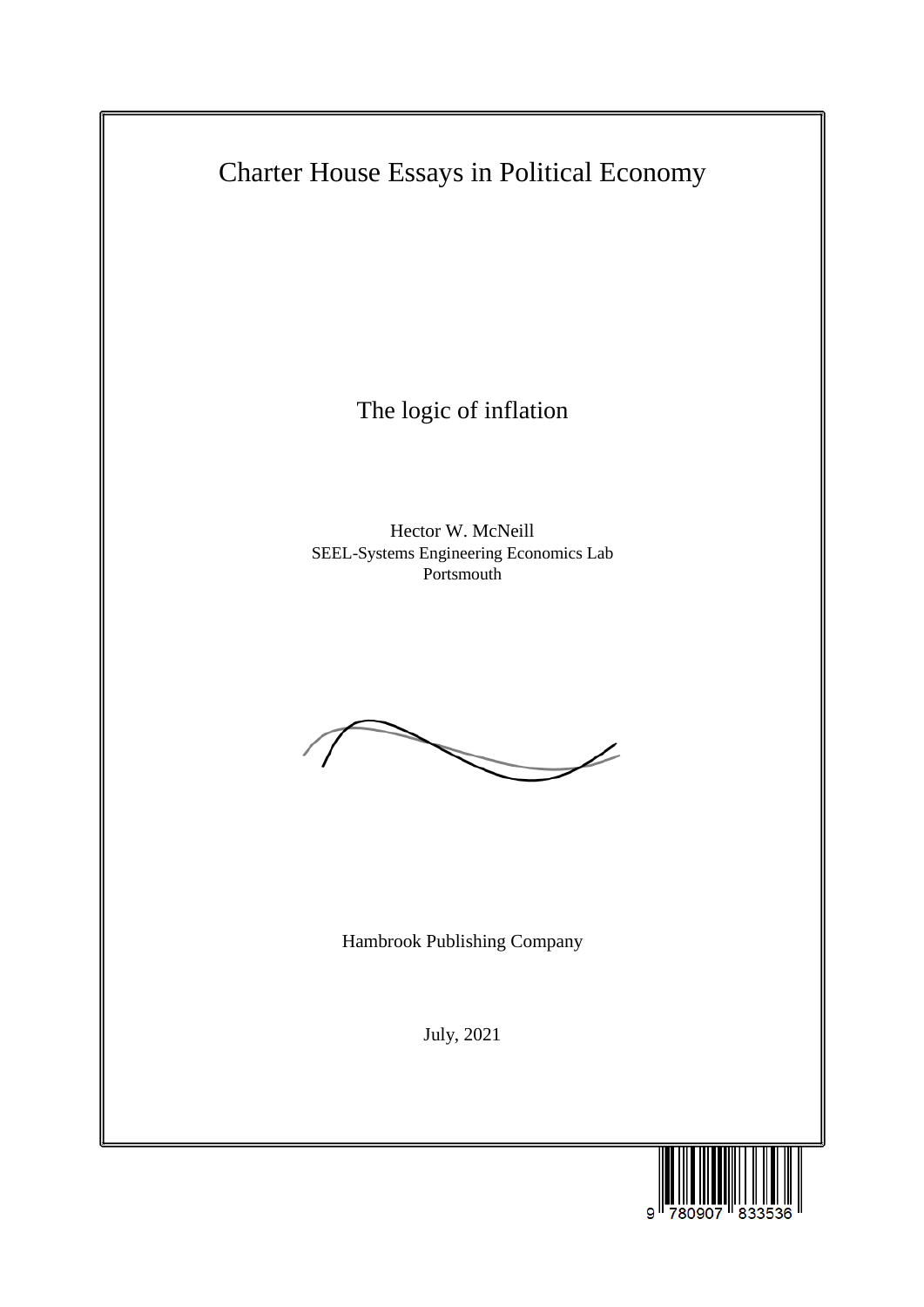### Charter House Essays in Political Economy

*Charter House Essays in Political Economy are a public record of selected papers produced by the Real Incomes Approach to Economics also known as RIO-Real Incomes Objective.*

*Charter House Essays in Political Economic is published by HPC-Hambrook Publishing Company.*

Title: The logic of inflation; © 1975-2021 Hector Wetherell McNeill; HPC, 2021, ISBN: 978-0-907833-53-6. Date of publication: Version 1: 15<sup>th</sup> February, 2021 Version  $2 10<sup>th</sup>$  July 2021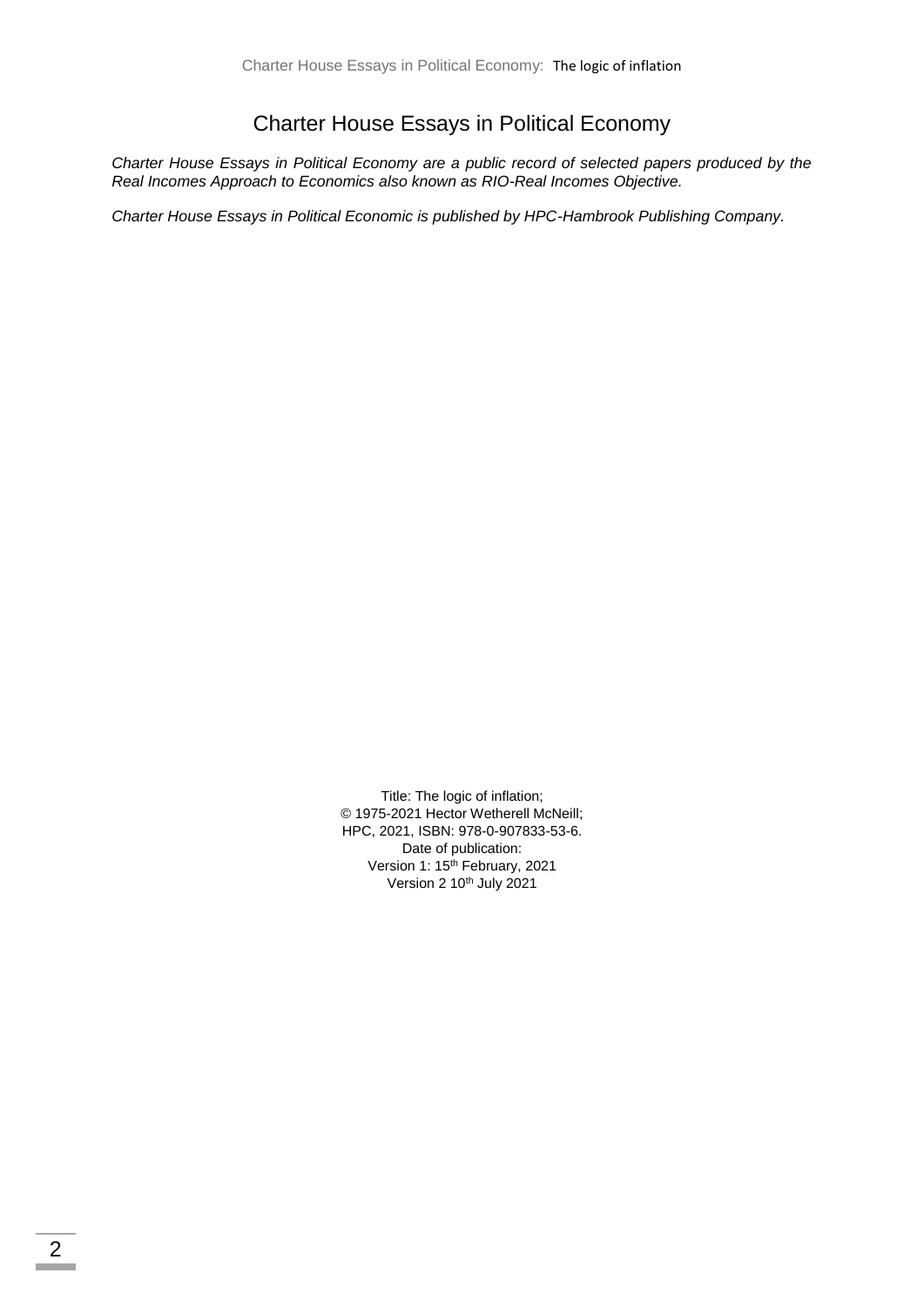# The logic of inflation

In the Economic Briefs series, the theme of the cause of inflation comes up often.

The basic contention between Keynesians and monetarists (KM), on the one hand, and the Real Income Approach (RIO)<sup>1</sup> developed by Hector McNeill, on the other, is that:

- KM consider inflation to be caused by *excessive demand* or *money volumes*
- RIO considers inflation to be mainly *cost-push* originated

This paper explains the logic of inflation from the standpoint of RIO-Real Incomes Objective analysis.

#### Logic

Under competitive conditions companies only sell products of equivalent quality by meeting or lowering their prices in relation to the competition. It can be the case on a temporary basis that, if there is an interruption in production or supply chain operations, some buyers will be prepared to pay more to obtain their desired requirements. Such circumstances are similar to a growth in demand not being met by an equivalent rise in supply causing a rise in unit prices. In such cases the incentive of producers to increase production and supply in response to the price rises would normally result in unit prices, under competitive conditions, returning to the levels before the shortage.

No amount of money in circulation alters the discipline imposed on each producer by competition to set prices at levels which ensure sales and therefore there is no direct impact of money volumes on prices.

In technical terms money volume have no impact of the price elasticity of consumption or the price elasticity of demand. In other words what is sold has a transactional price determined by wage purchasing power and consumer disposable income and consumption needs profiles. Indeed, with the requirements of consumption having been satisfied in the supply side production of goods, services and capital equipment any additional money would be saved or invested in asset markets. Therefore the "excess" money does not affect supply side prices or wage earner cost of living items because it has move to encapsulated markets<sup>2</sup>.

#### The consequences of excess funds to consumption requirements

Any excess fund to consumption needs tend to flow into 8 distinct markets, including:

- Non-circulating encapsulated markets
	- o Land and real estate r
	- o Precious metals p
	- o Commodities m
	- o Art objects a
	- o Shares h
	- o Financial instruments f
	- o Cryptocurrencies c
	- o Offshore investment o
- Circulating open markets

-

<sup>&</sup>lt;sup>1</sup> In 2020, the Real Incomes Approach was rebranded as the slogan, "RIO-Real Incomes Objective.

 $<sup>2</sup>$  Encapsulated markets are well-defined markets with a limited specialised participation, usually of a very small number of</sup> constituents. The money in these markets does not generally flow into the supply side markets and therefore does not contribute to corporate inputs or payment of wages. On the other hand, these can have a very high value as a result of speculative forces. For example, the grey financial instruments markets are larger than the recorded supply side GNPs in several countries. The term "encapsulated market" first appeared in 2020 in RIO research and development work papers. 3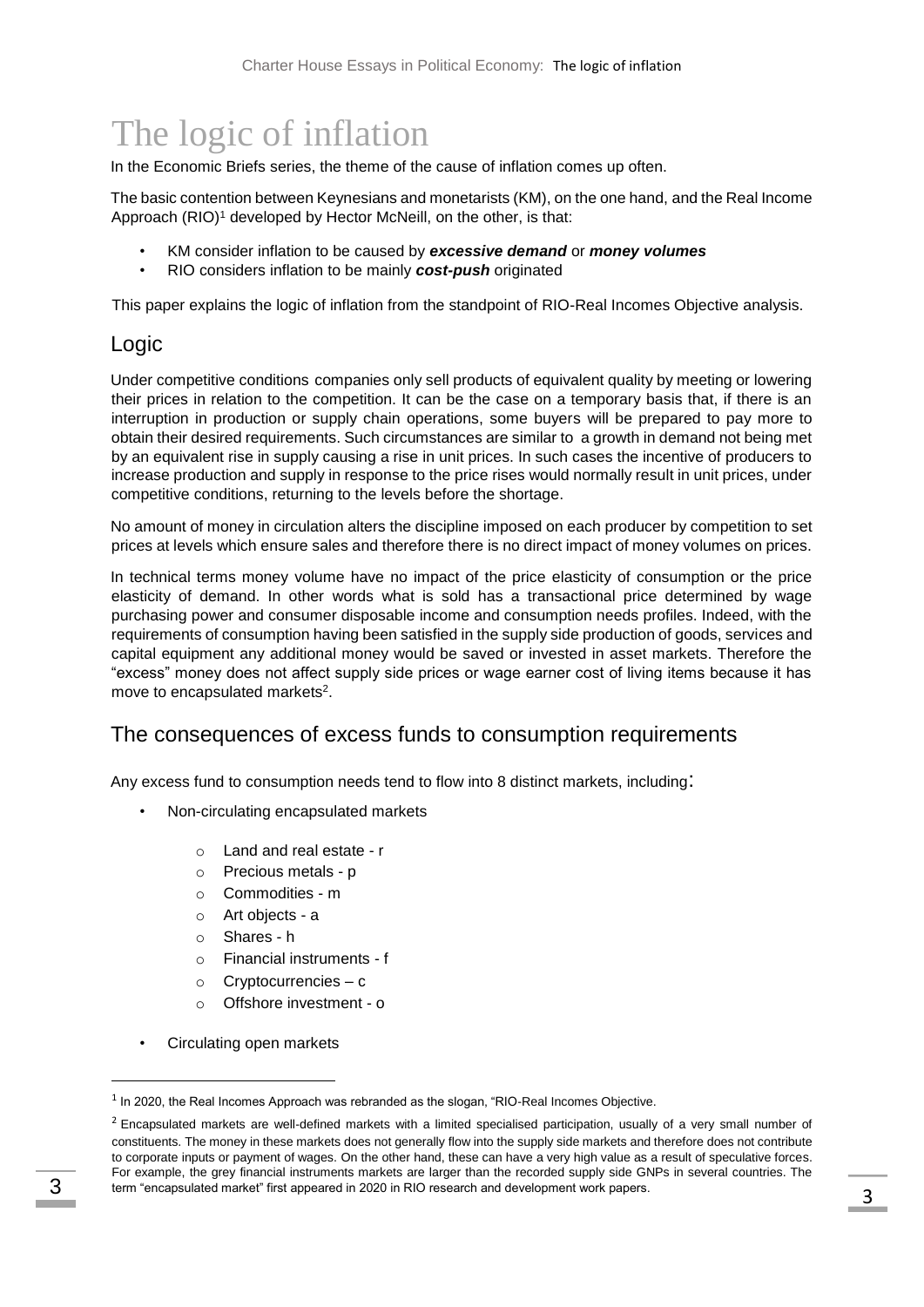- $\circ$  Supply side production and consumption of goods, services and capital equipment in exchange for wages - w
- o Savings s

Except for offshore investment the encapsulated markets are all speculative asset markets within which less than 5% of the population participate as asset holders and/or dealers.

When offshore investment generates offshore profits that are reinvested or held offshore, then offshore investment becomes a noncirculating encapsulated market in relation to the onshore economy. The circulating open markets are where something like 95% of the populations work and earn their living. Under quantitative easing and close to zero interest rates, savings "markets" are reduced in size.

# Where inflation is related to money volumes

As described above, inflation occurs in speculative asset markets. Beyond any savings and investment in the supply side any excess exogenous money flows in asset markets causing inflation in asset prices and where the assets become a store of rising value. However, because of the diversion of funds into assets, money volumes do not directly cause inflation in the goods and service markets on the supply side.

## How asset markets create cost-push inflation in supply side inputs and reduce purchasing power of wages.

The speculative rises of prices in the land and real estate markets can be very high and can exceed the rate of increase in wage rises if any have occurred.

The rises in land and real estate prices are in fact inflation of asset prices largely linked to excessive flows of money entering these markets. This inflation leaks into the supply side as costs to business as well as to wage earners. Prices and rents for the following inputs rise:

- Land
- Houses
- **Retail units**
- Office space
- Industrial units
- **Warehouses**
- Port facilities
- Some commodities

As a result, these prices or rents of inputs create cost-push inflation and, in the case of wage earners, a rise in their cost of living and decline in real incomes.

Therefore, this form of inflation affecting the product and service markets is a cost-push phenomenon and not caused by "excess demand or money volumes".

# Hyperinflation logic

The most recent relevant analysis of hyperinflation was part of the analysis undertaken during the development of RIO in Brazil in 1975 through 1976. Cost-push inflation caused by rising petroleum prices created inflation. Companies became concerned that the high rate of inflation which was essentially an exogenous factor (international price of petroleum) was raising input costs and this phenomenon ran down the supply chain to final consumers. Because neither Keynesianism or monetarism had solutions the circumstances surrounding confidence in the ability of the government to contain inflation was low. Therefore, in order to maintain the real purchasing power of income and profits to afford future requirements facing higher prices as well as to keep workers employed, companies